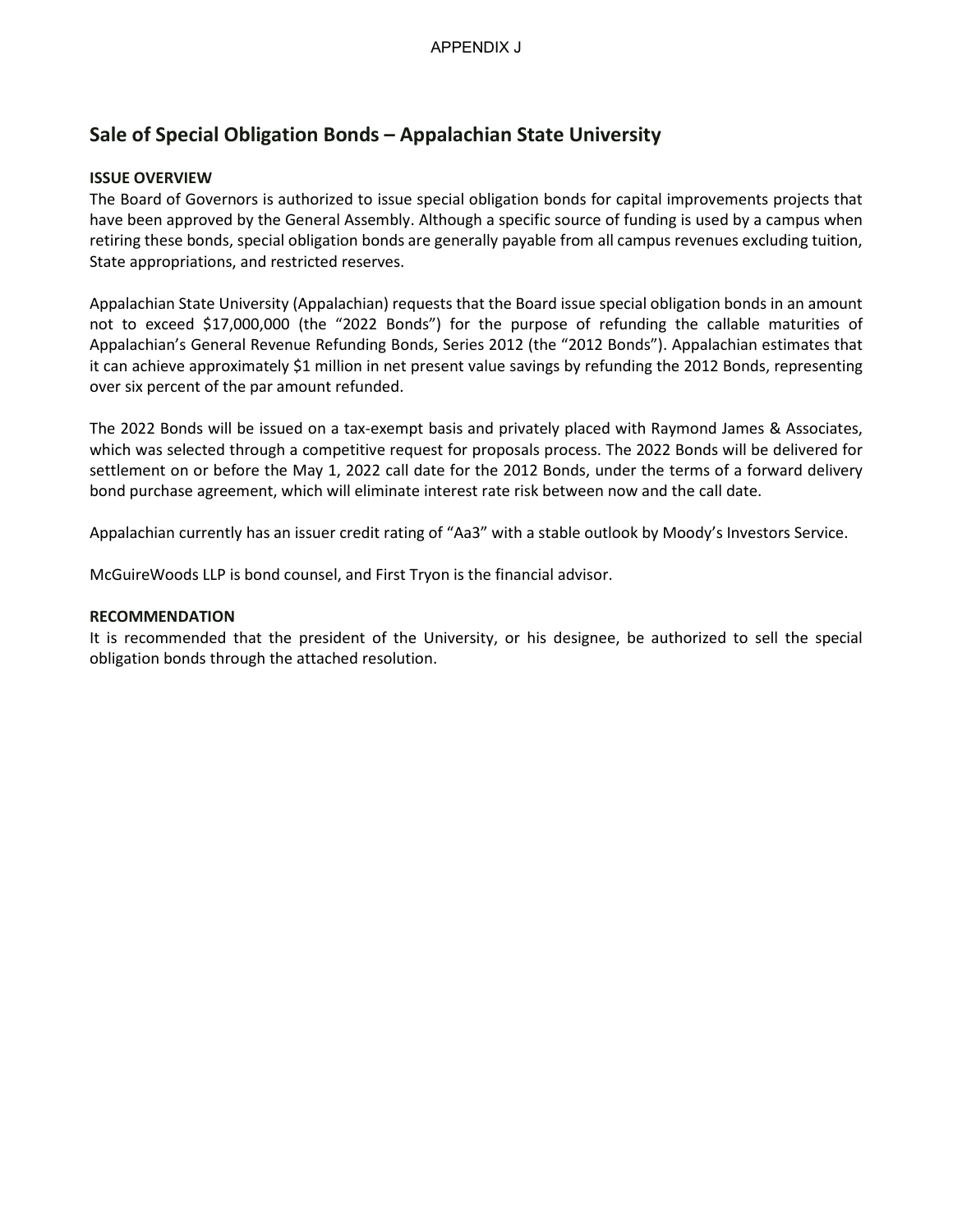#### APPENDIX J

## **RESOLUTION OF THE BOARD OF GOVERNORS OF THE UNIVERSITY OF NORTH CAROLINA SYSTEM AUTHORIZING THE ISSUANCE OF SPECIAL OBLIGATION BONDS TO REFINANCE SPECIAL OBLIGATION BOND PROJECTS FOR APPALACHIAN STATE UNIVERSITY**

WHEREAS, by Chapter 116 of the General Statutes of North Carolina, as amended, the Board of Governors (the "Board") of the University of North Carolina (the "UNC System") is vested with general control and supervision of the constituent institutions of the UNC System, including Appalachian State University ("Appalachian"); and

WHEREAS, the Board is authorized by Article 3 of Chapter 116D of the General Statutes of North Carolina, as amended (the "Act") to issue, subject to the approval of the Director of the Budget, at one time or from time to time, special obligation bonds of the Board for the purpose of paying all or any part of the cost of acquiring, constructing, or providing a special obligation project and refunding bonds for the purpose of refunding any bonds issued by the Board under the Act or under any Article of Chapter 116 of the General Statutes, including the payment of any redemption premium on the bonds refunded and any interest accrued or to accrue to the date of redemption of the bonds refunded; and

WHEREAS, the Board has determined that it may achieve debt service savings by refunding all or a portion of Appalachian's General Revenue Refunding Bonds, Series 2012 (the "Refunded Bonds"); and

WHEREAS, in order to refund the Refunded Bonds, the Board has determined to issue the Appalachian State University General Revenue Refunding Bonds, Series 2022, in an aggregate principal amount not to exceed \$17,000,000 (the "2022 Bonds"), to (1) refund the callable maturities of the Refunded Bonds and (2) to pay costs of issuance of the 2022 Bonds; and

WHEREAS, if the Board can achieve debt service savings, the Board has determined to issue the 2022 Bonds to refund all or a portion of the Refunded Bonds and pay related costs of issuance under the General Trust Indenture, dated as of November 1, 2003 (the "General Indenture"), between the Board and The Bank of New York Mellon Trust Company, N.A., as successor trustee (the "Trustee"), and Series Indenture, Number 18, to be dated as of January 1, 2022 (the "Eighteenth Series Indenture" and, together with the General Indenture, the "Indentures"), between the Board and the Trustee; and

WHEREAS, through a request for proposals process, Raymond James & Associates (the "Purchaser") has been selected to purchase the 2022 Bonds, and is expected to purchase the 2022 Bonds on a forward-delivery basis pursuant to the terms of a forward delivery bond purchase agreement (the "Purchase Agreement") between the Board and the Purchaser; and

WHEREAS, the projects to be refinanced with the proceeds of the 2022 Bonds are collectively referred to herein as the "Special Obligation Bond Projects"; and

WHEREAS, the 2022 Bonds and other obligations issued under the General Indenture are payable solely from "Available Funds" as defined in the General Indenture; and

WHEREAS, there have been made available to the Board forms of the following documents (hereinafter collectively referred to as the "Board Documents"), which the Board proposes to approve, execute and deliver, as applicable, to effectuate the financing:

1. the Eighteenth Series Indenture;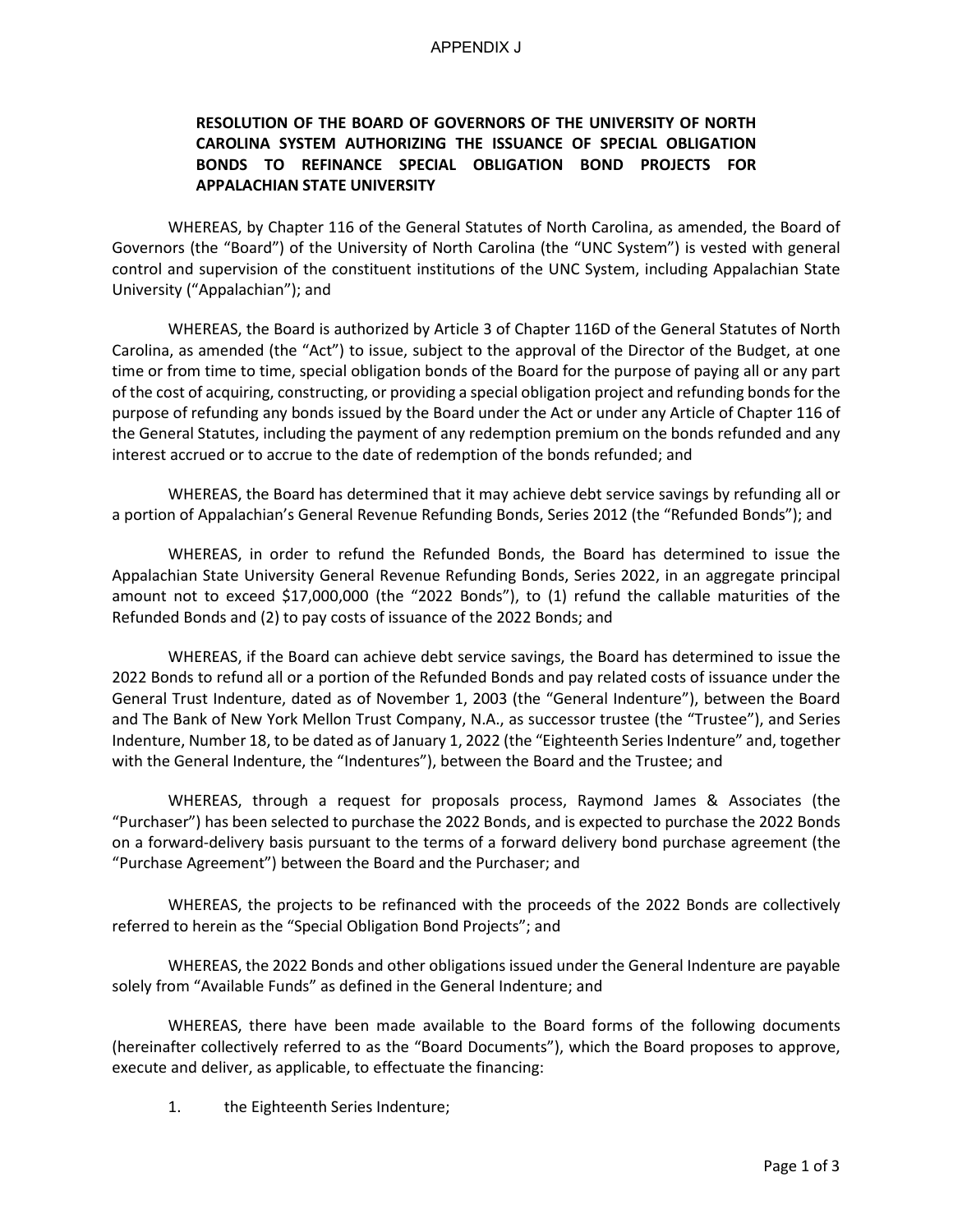- 2. the form of the 2022 Bonds, as set forth in the Eighteenth Series Indenture; and
- 3. the Purchase Agreement; and

WHEREAS, the issuance of the 2022 Bonds does not directly or indirectly or contingently obligate the State of North Carolina or any agency or political subdivision of the State to levy or to pledge any taxes to pay the cost, in whole or in part, of refinancing the Special Obligation Bond Projects in compliance with Section 116D-23 of the Act;

NOW, THEREFORE, BE IT RESOLVED by the Board of Governors of the University of North Carolina as follows:

Section 1. Sufficiency of Available Funds. The Board hereby finds that sufficient Available Funds are available to pay the principal of and interest on the 2022 Bonds.

Section 2. Authorization of Bonds. The Board hereby authorizes and approves the issuance of the 2022 Bond in the maximum amount of \$17,000,000, subject to the terms and conditions of this Resolution.

Section 3. Authorization of Board Documents. The form and content of the Board Documents are hereby in all respects authorized, approved and confirmed, and the Chairman of the Board, the President of the UNC System, the Senior Vice President for Finance and Administration and CFO of the UNC System, the Secretary and the Assistant Secretary of the Board and the Secretary of the UNC System (collectively, the "Authorized Officers") are hereby authorized, empowered and directed, individually and collectively, to execute and deliver the Board Documents for and on behalf of the Board, including necessary counterparts, in substantially the form and content presented to the Board, but with such changes, modifications, additions or deletions therein as any Authorized Officer may deem necessary, desirable or appropriate, including such changes as may be necessary to reflect the terms of the 2022 Bonds (including, but not limited to, the setting of interest rates, whether fixed rates to one or more terms or to maturity, or variable rates, and the amortization of principal). The execution of the Board Documents shall constitute conclusive evidence of the Board's approval of any and all such changes, modifications, additions or deletions therein. From and after the execution and delivery of the Board Documents, the Authorized Officers are hereby authorized, empowered and directed to do all such acts and things and to execute all such documents as may be necessary to carry out and comply with the provisions of the General Indenture and the Board Documents as executed.

Section 4. General Authority. From and after the execution and delivery of the documents hereinabove authorized, the Authorized Officers are hereby authorized, empowered and directed to do all such acts and things and to execute all such documents as may be necessary to carry out and comply with the provisions of such documents as executed, and are further authorized to take any and all further actions to execute and deliver any and all other documents as may be necessary for the issuance and sale of the 2022 Bonds and the refunding of the Refunded Bonds. The 2022 Bonds may be sold to the Purchaser in a private placement, and the foregoing officers are hereby authorized, empowered and directed to execute and deliver such documents, instruments and certificates as may be required to effect the sale of the 2022 Bonds to the Purchaser. The Authorized Officers are further authorized to take any and all further actions to execute and deliver any and all other documents as may be necessary to the issuance and on-going administration of the 2022 Bonds.

Section 5. Conflicting Provisions. All resolutions or parts thereof of the Board in conflict with the